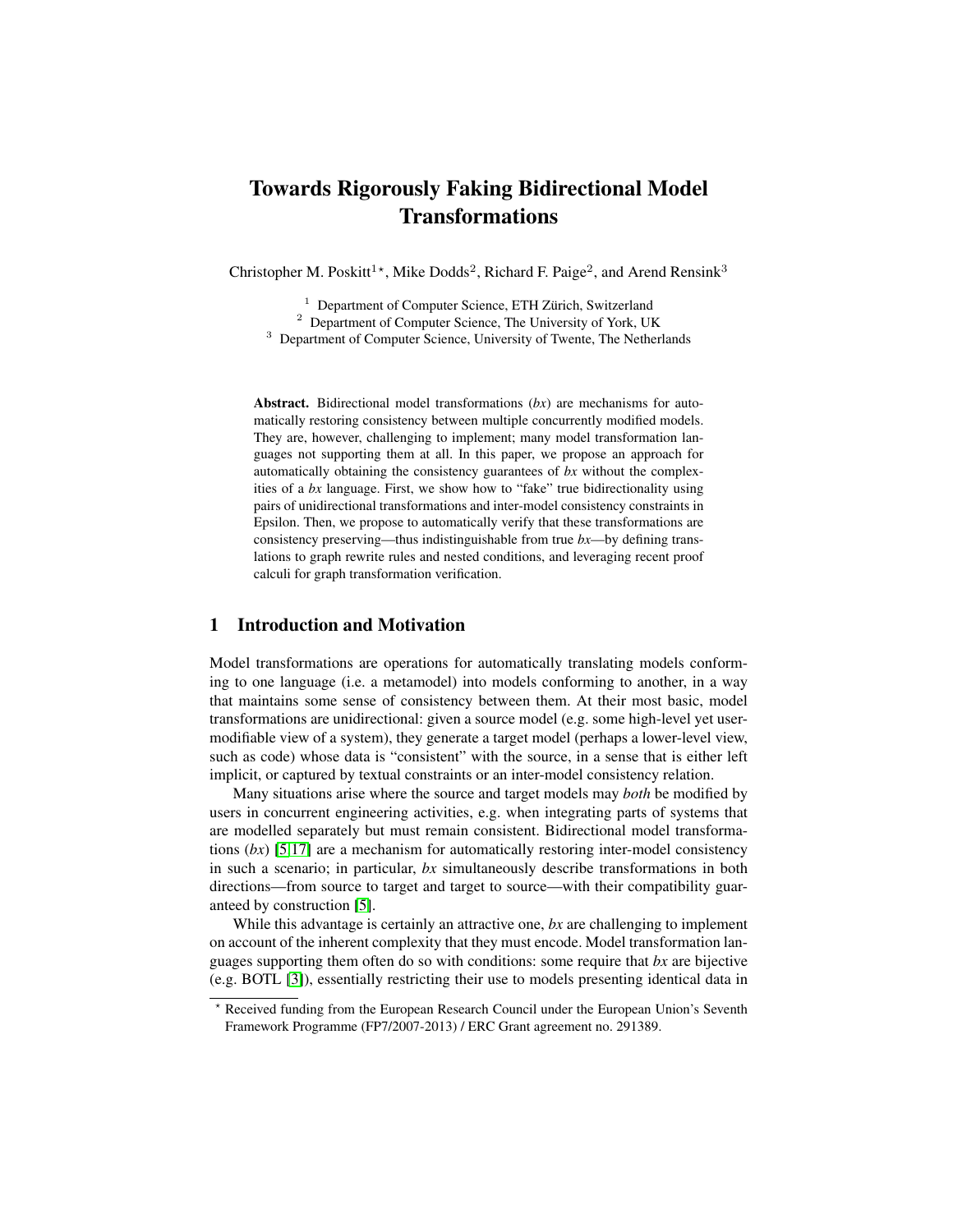different ways, whereas others require users to work with specific formalisms such as triple graph grammars (e.g. MOFLON [\[1\]](#page-5-3)). The QVT-R language—part of the OMG's Queries, Views, and Transformations standard—allows *bx* to be expressed, but suffers an ambiguous semantics [\[18\]](#page-5-4) and limited tool support (the most successful ones often departing from the original semantics [\[11\]](#page-5-5)). Moreover, many modern transformation languages do not provide any support for *bx* (e.g. ATL [\[9\]](#page-5-6)), meaning that users must express them as two separate unidirectional transformations. While this seems a practical workaround, it comes with the major risk that the compatibility of the transformations might not be maintained over time.

A trade-off between the benefits (but complexity) of *bx* and the practicality (but possible incoherence) of unidirectional transformations can be achieved in Epsilon, a platform of interoperable model management languages. Epsilon has languages supporting the specification of unidirectional transformations in either a rule-based (ETL), update-in-place (EWL), or operational (EOL) [\[12\]](#page-5-7) style. Furthermore, it provides an inter-model consistency language (EVL [\[10\]](#page-5-8)) that can be used to express and evaluate constraints between models conforming to different metamodels. With these languages together, *bx* can be "faked" in a practical way, by: (1) defining pairs of unidirectional transformations for separately updating the source and target models; and (2) defining "consistency" via inter-model constraints in EVL, the violation of which will trigger appropriate transformations to restore consistency.

Although this process gives us a means of checking consistency and automatically triggering a transformation to restore it, we lack the important guarantee that *bx* give us: the compatibility of the transformations. It might be the case that after the execution of one transformation, the other does not actually restore consistency, leading to further EVL violations. How do we check for, and maintain, compatibility?

We aim to address this shortcoming and obtain the guarantees of *bx* without the need for *bx* languages. Instead, we will use *rigorous* proof techniques to verify that faked *bx* are consistency preserving, and thus indistinguishable to users from true *bx*. To this end, we propose to apply techniques from graph transformation verification. Given a faked *bx* in Epsilon, we will model the unidirectional transformations as graph transformation rules, and EVL constraints as nested graph conditions [\[7\]](#page-5-9). Then, by leveraging graph transformation proof calculi [\[8](#page-5-10)[,14](#page-5-11)[,15\]](#page-5-12) in a weakest precondition style, we aim to automatically prove compatibility of the unidirectional transformations with respect to the EVL constraints. Furthermore, we aim to exploit the model checker GROOVE [\[6\]](#page-5-13) to automatically search for counterexamples when consistency preservation does not hold.

The overarching goal of our work is to achieve the ideal that Stevens [\[17\]](#page-5-1) contemplated in her survey of *bx*: that *"if a framework existed in which it were possible to write the directions of a transformation separately and then check, easily, that they were coherent, we might be able to have the best of both worlds."*

## 2 Example *bx* in Epsilon: Class Diagrams to Databases

To illustrate the ideas of our proposal, we recall a common model transformation problem that concerns the consistency of class diagram and relational database models (CD2RDBM). Class diagram models conform to a simple language describing famil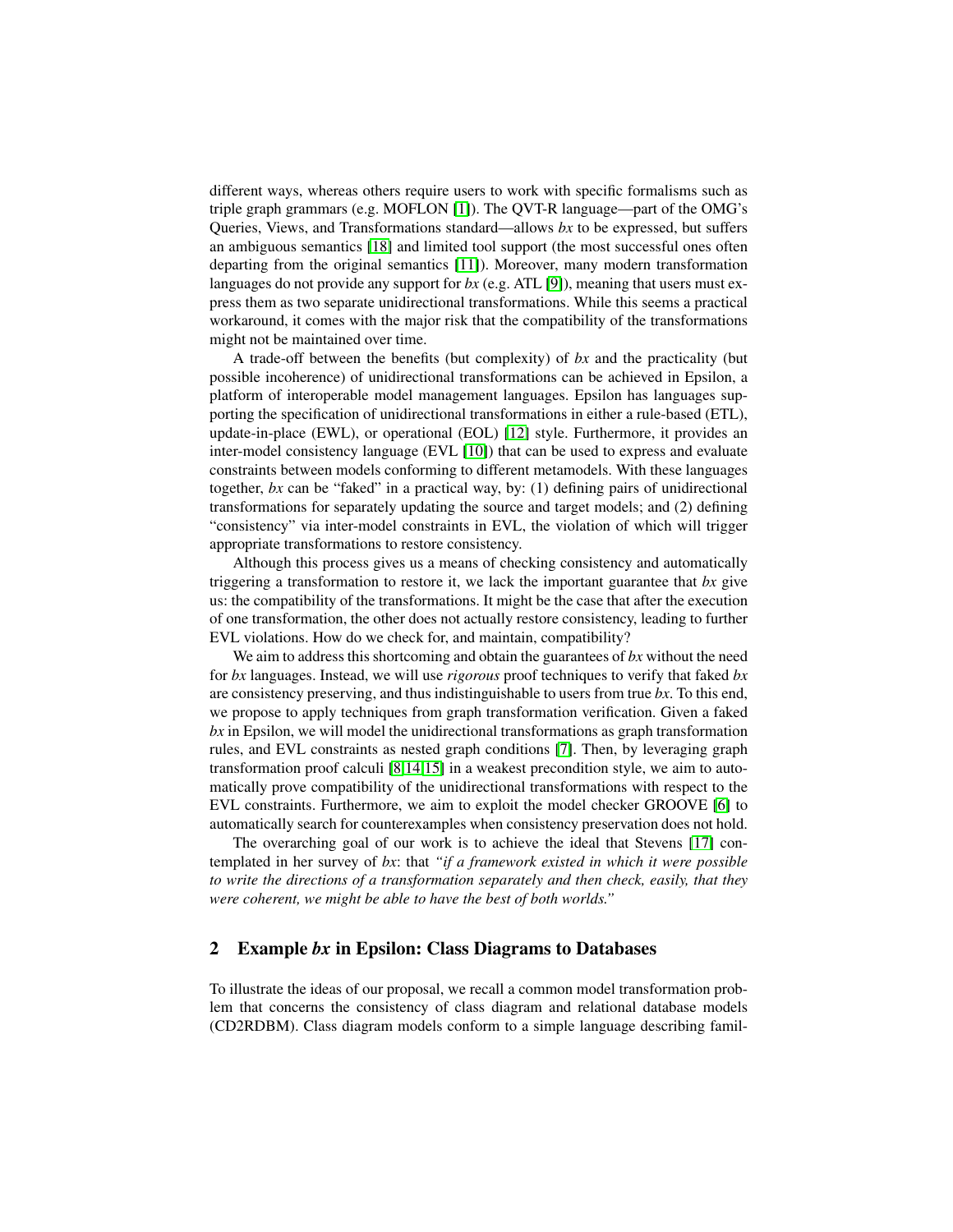iar object-oriented concepts (e.g. classes, attributes, relationships), whereas relational database models conform to a language describing how databases are constructed (e.g. tables, columns, primary keys). Here, consistency is defined in terms of a correspondence between the data in the models, e.g. every table  $n$  corresponds to a class  $n$ , and every column  $m$  corresponds to an attribute  $m$ . Figure [1](#page-2-0) contains two simple models that are consistent in this sense (we omit the metamodels for lack of space).

Users of the models should be able to create new classes (or tables) whilst maintaining intermodel consistency. A *bx* would be well suited for this: upon the creation of a new class (resp. table), a table (resp. class) should be created with the same name to restore consistency. We can



<span id="page-2-0"></span>Fig. 1. Two consistent CD and RDB models

fake this simple *bx* in Epsilon with a pair of unidirectional transformations (one for updating the class diagram model, one for updating the relational database) and a set of EVL constraints. For the former, we can use the Epsilon Wizard Language (EWL) to define a pair of update-in-place transformations, AddClass and AddTable (for simplicity, here we assume the new class/table name newName to be pre-determined and unique, but Epsilon does support the capturing and sharing of such data between wizards).



Using the Epsilon Validation Language (EVL), we express the relevant notion of intermodel consistency: that for every class n, there exists a table named n (and vice versa). If one of the constraints is violated, Epsilon can automatically trigger the relevant transformation to attempt to restore consistency. For example, after executing the transformation AddClass, the constraint TableExists will be violated, indicating that the transformation AddTable should be executed to restore consistency.

| context 00!Class {<br>constraint TableExists {<br>check : DB!Table.all.select(t t.name | context DB!Table {<br>constraint ClassExists {<br>check : 00!Class.all.select(c c.name |
|----------------------------------------------------------------------------------------|----------------------------------------------------------------------------------------|
| $=$ self.name).size() > 0                                                              | $=$ self.name).size() $> 0$                                                            |
|                                                                                        |                                                                                        |

This example of a *bx*, "faked" in Epsilon, is a deliberately simple one chosen to illustrate the concepts. Note even that the CD2RDBM problem can lead to more interesting (i.e. less symmetric) *bx*, e.g. manipulating inheritance in the class model.

# 3 Checking Compatibility of the Transformations

The critical difference between the "faked" *bx* in the previous section and a true *bx* is the absence of guarantees about the compatibility of the transformations: upon the violation of TableExists, for example, does the execution of AddTable actually restore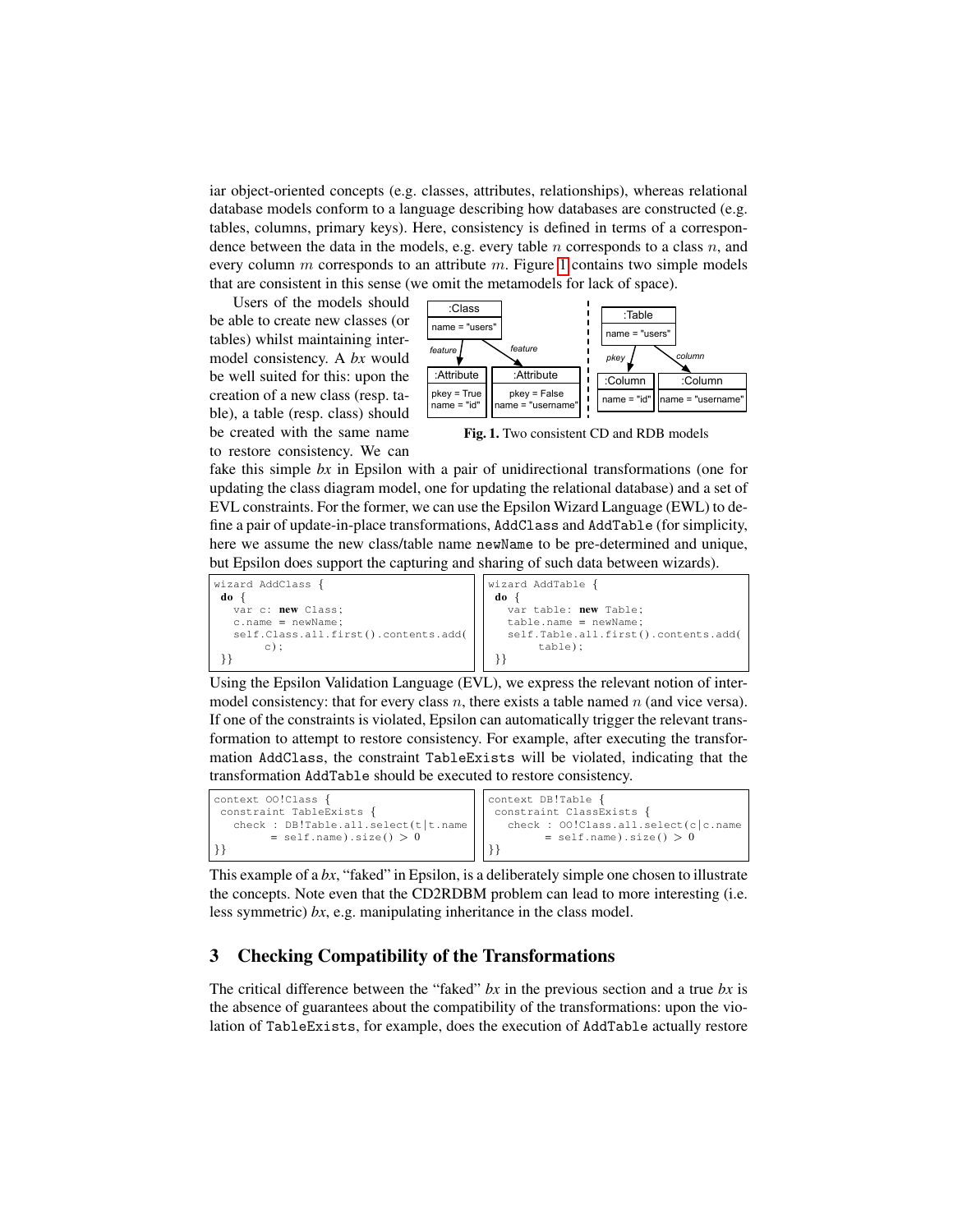consistency? For this simple example, a manual inspection will quickly confirm that the transformations are indeed compatible in this sense. But what about more intricate *bx*? And what about *bx* that evolve and change over time? For the Epsilon-based approach to be a convincing alternative to a *bx* language, it is imperative that the compatibility (or not) of the transformations can be checked, and—crucially—that this can be done in a simple and automatic way. To this end, we propose to leverage and adapt some recent developments in the verification of graph transformations.

Graph transformation is a computation abstraction: the state of a computation is represented as a graph, and the computational steps as applications of rules (i.e. akin to string rewriting in Chomsky grammars, but lifted to graphs). Modelling a problem using graph transformation brings an immediate benefit in visualisation, but also an important one in terms of semantics: the abstraction has a well-developed algebraic theory that can be used for formal reasoning. This has been exploited to facilitate the verification of graph transformation systems, i.e. calculi for systematically proving specifications about graph properties before and after any execution of some given rules. Furthermore, such calculi have been generalised to graph programs [\[13\]](#page-5-14), which augment the abstraction with expressions over labels and familiar control constructs (e.g. sequential composition, branching) for restricting the application of rules.

Habel et al. [\[7,](#page-5-9)[8\]](#page-5-10) developed weakest precondition calculi for proving specifications of the form  $\{pre\}$  P  $\{post\}$ , which express that if a graph satisfies the precondition  $pre$ , then any graph resulting from the execution of graph program  $P$  will satisfy the postcondition post; these pre- and postconditions expressed using nested conditions, a graphical formalism for first-order (FO) structural properties over graphs. They defined constructions that, given a nested condition  $post$  and program P, would return a weakest liberal precondition  $Wlp(P, post)$ , representing the weakest property that must hold for successful executions of  $P$  to establish *post*. The specification would then be (dis)proven by checking the validity of  $pre \Rightarrow \text{Wlp}(P, post)$  in an automatic FO theorem prover. Poskitt and Plump developed proof calculi in a similar spirit, separately addressing two extensions: programs and properties involving attribute manipulation [\[14,](#page-5-11)[15\]](#page-5-12), and reasoning about non-local structural properties [\[16\]](#page-5-15).

We aim to exploit this work to check the compatibility of transformations in the Epsilon approach to *bx*. In particular, we are developing automatic translations of EWL transformations to graph programs (denoted  $P_S$ ,  $P_T$  for the source and target updates respectively), and translations from EVL constraints to nested conditions (denoted evl). Then, the task of checking compatibility of the transformations, as shown in Figure [2,](#page-4-0) reduces to proving the specifications  $\{evl\}$   $P_S$ ;  $P_T$   $\{evl\}$  and  $\{evl\}$   $P_T$ ;  $P_S$   $\{evl\}$ (here we assume the input graphs to be disjoint unions of the two models). Intuitively: if the models are consistent to start with, and executing the transformations in either order maintains consistency, then the transformations are compatible.

The technical challenges of the process fall into two main parts: computing the abstractions, and checking validity. Defining translations for the former requires care: we need to determine how much of the EWL language can be handled, we need to ensure that the graph-based semantics we abstract them to is "correct", and we need to adapt the proof technology to our specific needs. The work in [\[14](#page-5-11)[,15](#page-5-12)[,16\]](#page-5-15), for example, does not presently support type graphs (causing more effort to encode conformance to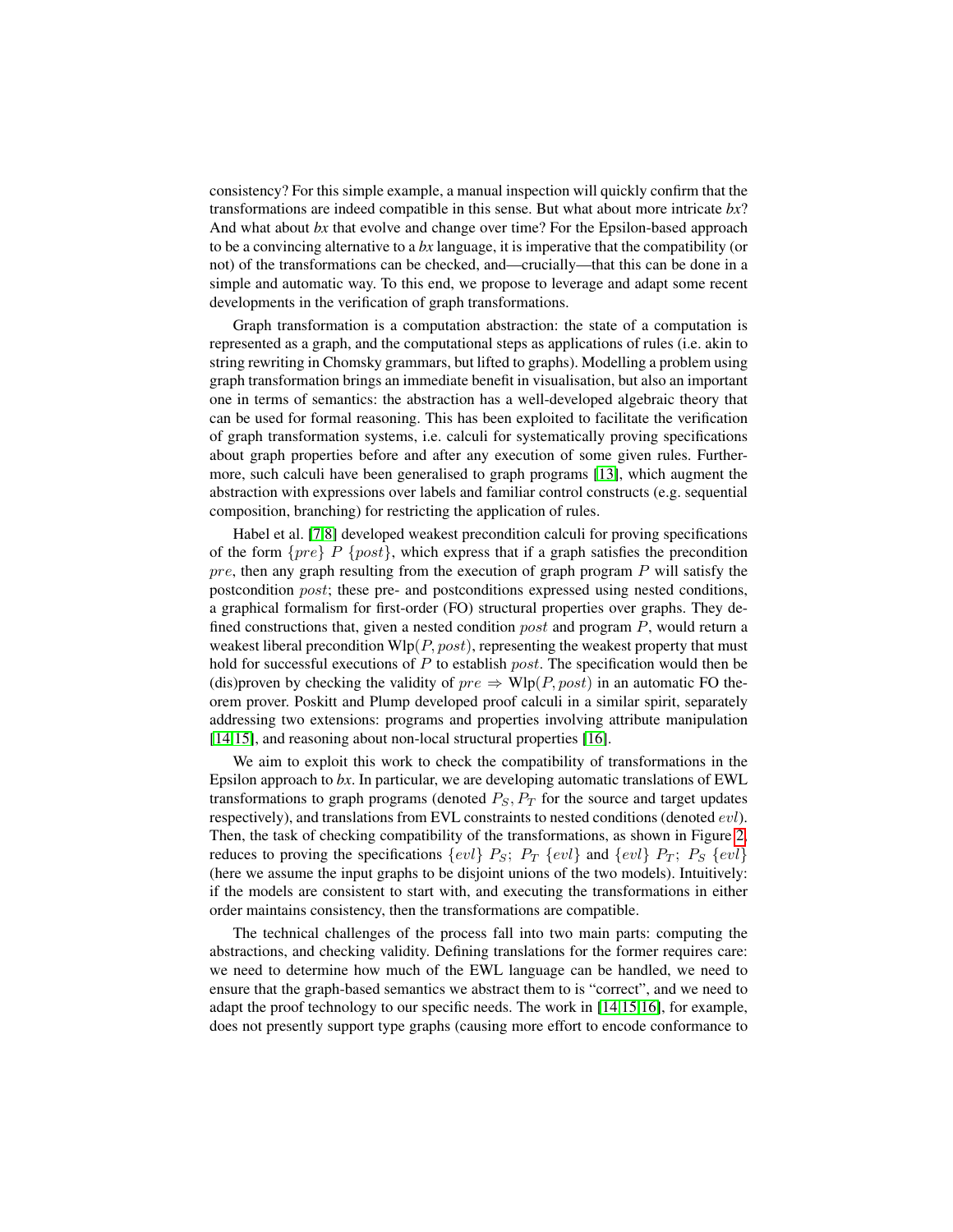

<span id="page-4-0"></span>Fig. 2. Overview of the process for checking compatibility of the transformations

metamodels). Similar concerns must be addressed for the translations of EVL to nested conditions (we can take inspiration from recent work on such translations for core OCL [\[2\]](#page-5-16)). For the challenge of checking validity, we aim to leverage existing FO theorem provers (e.g. Vampire) as much as possible, adapting existing translations of nested conditions to FO logic [\[7,](#page-5-9)[14\]](#page-5-11). Given the undecidability of FO validity, we also aim to explore the use of the GROOVE model checker [\[6\]](#page-5-13) in finding counterexamples when the theorem provers respond with "no", or do not appear to terminate.

Our example *bx* for the CD2RDBM problem is easily translated into graph programs and nested conditions, as given in Figure [3.](#page-4-1) The programs  $P_S$ ,  $P_T$  are the individual rules creating respectively a class or table node labelled newName (here, ∅ denotes the empty graph, indicating that the rules can be applied without first matching any structure, i.e. unconditionally). The nested condition  $evl$ , given on the right, expresses that for every class (resp. table) node, there is a table (resp. class) node with the same name (we do not define here a formal interpretation, but note that x, y are variables, and that the numbers indicate when nodes are the same down the nesting of the formula). Were the weakest liberal preconditions to be constructed, we would find:

$$
\text{Wlp}(P_S; P_T, evl) \equiv \text{Wlp}(P_T; P_S, evl) \equiv evl.
$$

Since  $evl \Rightarrow evl$  is clearly valid, both  $\{evl\}$   $P_S$ ;  $P_T$   $\{evl\}$  and  $\{evl\}$   $P_T$ ;  $P_S$   $\{evl\}$ must hold, and—assuming correctness of the abstractions—the original EWL transformations are therefore compatible with respect to the EVL constraints.

$$
\begin{array}{rcl}\n\emptyset & \Rightarrow & \frac{\text{:Class}}{\text{name = newName}} \\
\downarrow & \forall \big( \text{ } \frac{\text{:Class}}{\text{name = x}} \big, \exists \big( \text{ } \frac{\text{:Class}}{\text{name = x}} \big) \text{ :} \text{ \text{Table}} \\
\uparrow & \text{name = x} \big) \big) \\
\emptyset & \Rightarrow & \boxed{\text{name = newName}} \\
\emptyset & \Rightarrow & \text{name = newName}} \\
\end{array}
$$

<span id="page-4-1"></span>Fig. 3. Our CD2RDBM *bx* expressed as graph transformation rules and a nested condition

#### 4 Next Steps

After further exploring the CD2RDBM example, we will identify a selection of *bx* case studies—from the community repository [\[4\]](#page-5-17) and beyond—that exhibit a broader range of characteristics and challenges to address. We will implement these *bx* using EWL transformations and EVL constraints, then manually translate them into graph transformations and nested conditions. These will serve as a proof of concept, but also as